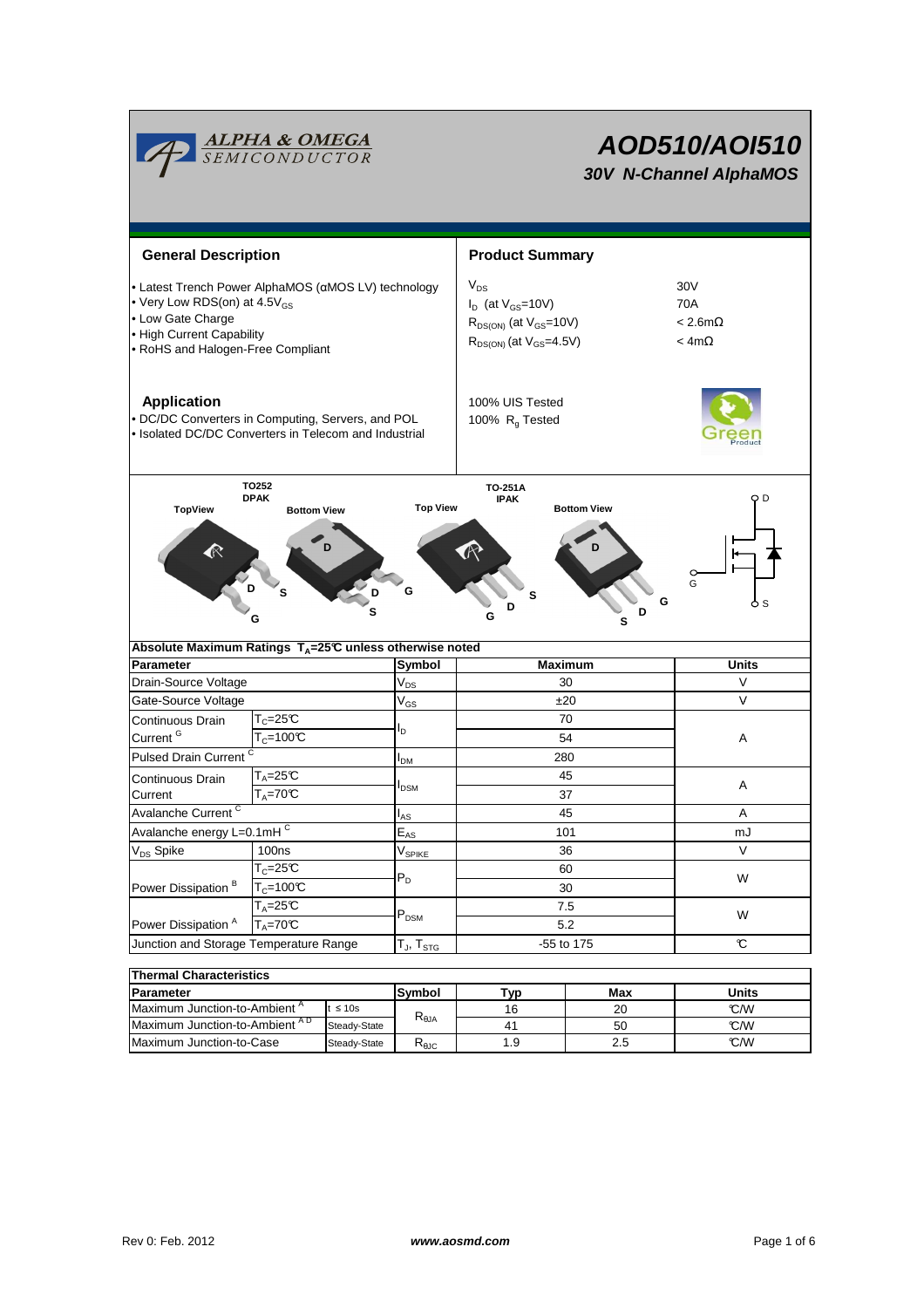

## **Electrical Characteristics (TJ=25°C unless otherwise noted)**

| <b>Symbol</b>                           | <b>Parameter</b>                                   | <b>Conditions</b>                                                                                           |                              | Min | <b>Typ</b>     | Max                     | <b>Units</b> |  |  |
|-----------------------------------------|----------------------------------------------------|-------------------------------------------------------------------------------------------------------------|------------------------------|-----|----------------|-------------------------|--------------|--|--|
| <b>STATIC PARAMETERS</b>                |                                                    |                                                                                                             |                              |     |                |                         |              |  |  |
| <b>BV<sub>DSS</sub></b>                 | Drain-Source Breakdown Voltage                     | $I_D = 250 \mu A$ , $V_{GS} = 0V$                                                                           |                              | 30  |                |                         | $\vee$       |  |  |
| $I_{\text{DSS}}$                        |                                                    | $V_{DS} = 30V$ , $V_{GS} = 0V$                                                                              |                              |     |                | 1                       | μA           |  |  |
|                                         | Zero Gate Voltage Drain Current                    |                                                                                                             | $T_{\text{J}} = 55^{\circ}C$ |     |                | 5                       |              |  |  |
| $I_{GSS}$                               | Gate-Body leakage current                          | $V_{DS} = 0V$ , $V_{GS} = \pm 20V$                                                                          |                              |     |                | ±100                    | nA           |  |  |
| $\mathsf{V}_{\mathsf{GS}(\mathsf{th})}$ | Gate Threshold Voltage                             | $V_{DS} = V_{GS}$ , $I_D = 250 \mu A$                                                                       |                              | 1.2 | 1.7            | 2.2                     | $\vee$       |  |  |
| $R_{DS(ON)}$                            | Static Drain-Source On-Resistance                  | $V_{GS}$ =10V, $I_{D}$ =20A                                                                                 |                              |     | 2.1            | 2.6                     |              |  |  |
|                                         |                                                    |                                                                                                             | $T_{\parallel} = 125$ °C     |     | 2.7            | 3.3                     | $m\Omega$    |  |  |
|                                         |                                                    | $V_{GS} = 4.5V, I_D = 20A$                                                                                  |                              |     | 3.2            | $\overline{\mathbf{4}}$ | $m\Omega$    |  |  |
| <b>g</b> <sub>FS</sub>                  | <b>Forward Transconductance</b>                    | V <sub>ns</sub> =5V, I <sub>n</sub> =20A                                                                    |                              | 85  |                | S                       |              |  |  |
| $V_{SD}$                                | Diode Forward Voltage                              | $IS=1A, VGS=0V$                                                                                             |                              |     | 0.7            | 1                       | $\vee$       |  |  |
| $I_{\rm S}$                             | Maximum Body-Diode Continuous Current <sup>G</sup> |                                                                                                             |                              |     |                | 70                      | A            |  |  |
|                                         | <b>DYNAMIC PARAMETERS</b>                          |                                                                                                             |                              |     |                |                         |              |  |  |
| $C_{\text{iss}}$                        | Input Capacitance                                  |                                                                                                             |                              |     | 2719           |                         | рF           |  |  |
| $C_{\rm oss}$                           | <b>Output Capacitance</b>                          | $V_{GS}$ =0V, $V_{DS}$ =15V, f=1MHz                                                                         |                              |     | 1204           |                         | pF           |  |  |
| $C_{\text{rss}}$                        | Reverse Transfer Capacitance                       |                                                                                                             |                              |     | 169            |                         | pF           |  |  |
| $R_{g}$                                 | Gate resistance                                    | $V_{GS}$ =0V, $V_{DS}$ =0V, f=1MHz                                                                          |                              | 0.9 | $\overline{2}$ | 3                       | Ω            |  |  |
|                                         | <b>SWITCHING PARAMETERS</b>                        |                                                                                                             |                              |     |                |                         |              |  |  |
| $Q_q(10V)$                              | <b>Total Gate Charge</b>                           | $V_{\text{GS}}$ =10V, $V_{\text{DS}}$ =15V, $I_{\text{D}}$ =20A                                             |                              |     | 44             | 60                      | nC           |  |  |
| $Q_{g}(4.5V)$                           | <b>Total Gate Charge</b>                           |                                                                                                             |                              |     | 21             | 28                      | nC           |  |  |
| $Q_{gs}$                                | Gate Source Charge                                 |                                                                                                             |                              |     | 9              |                         | nC           |  |  |
| $\mathsf{Q}_{\underline{\mathsf{gd}}}$  | Gate Drain Charge                                  |                                                                                                             |                              |     | $\overline{7}$ |                         | nC           |  |  |
| $t_{D(on)}$                             | Turn-On DelayTime                                  |                                                                                                             |                              |     | 9.7            |                         | ns           |  |  |
| $t_r$                                   | Turn-On Rise Time                                  | $V_{\text{GS}} = 10V$ , $V_{\text{DS}} = 15V$ , $R_{\text{I}} = 0.75\Omega$ ,<br>$R_{\text{GEN}} = 3\Omega$ |                              |     | 5.2            |                         | ns           |  |  |
| $t_{D(off)}$                            | Turn-Off DelayTime                                 |                                                                                                             |                              |     | 32.5           |                         | ns           |  |  |
| $\mathbf{t}_\text{f}$                   | <b>Turn-Off Fall Time</b>                          |                                                                                                             |                              |     | 10.3           |                         | ns           |  |  |
| $t_{rr}$                                | Body Diode Reverse Recovery Time                   | $I_F = 20A$ , dl/dt=500A/ $\mu$ s                                                                           |                              |     | 19.6           |                         | ns           |  |  |
| $Q_{rr}$                                | Body Diode Reverse Recovery Charge                 | $IF=20A$ , dl/dt=500A/ $\mu$ s                                                                              |                              |     | 42.7           |                         | nC           |  |  |

A. The value of  $R_{\theta_0A}$  is measured with the device mounted on 1in<sup>2</sup> FR-4 board with 2oz. Copper, in a still air environment with T<sub>A</sub> =25°C. The Power dissipation P<sub>DSM</sub> is based on R <sub>θJA</sub> and the maximum allowed junction temperature of 150°C. The value in any given application depends on the user's specific board design.

B. The power dissipation P<sub>D</sub> is based on T<sub>J(MAX)</sub>=175°C, using junction-to-case thermal resistance, and is more useful in setting the upper

dissipation limit for cases where additional heatsinking is used.

C. Single pulse width limited by junction temperature  $T_{J(MAX)}$ =175°C.

D. The  $R_{\theta JA}$  is the sum of the thermal impedance from junction to case  $R_{\theta JC}$  and case to ambient.

E. The static characteristics in Figures 1 to 6 are obtained using <300µs pulses, duty cycle 0.5% max.

E. The state characteristics in Figures 1 to 5 are setting the large vertex in the state with the device mounted to a large heatsink, assuming F. These curves are based on the junction-to-case thermal impedance which is me a maximum junction temperature of T<sub>J(MAX)</sub>=175°C. The SOA curve provides a single pulse rating.<br>G. The maximum current rating is package limited.

H. These tests are performed with the device mounted on 1 in<sup>2</sup> FR-4 board with 2oz. Copper, in a still air environment with T<sub>A</sub>=25°C.

THIS PRODUCT HAS BEEN DESIGNED AND QUALIFIED FOR THE CONSUMER MARKET. APPLICATIONS OR USES AS CRITICAL COMPONENTS IN LIFE SUPPORT DEVICES OR SYSTEMS ARE NOT AUTHORIZED. AOS DOES NOT ASSUME ANY LIABILITY ARISING OUT OF SUCH APPLICATIONS OR USES OF ITS PRODUCTS. AOS RESERVES THE RIGHT TO IMPROVE PRODUCT DESIGN, FUNCTIONS AND RELIABILITY WITHOUT NOTICE.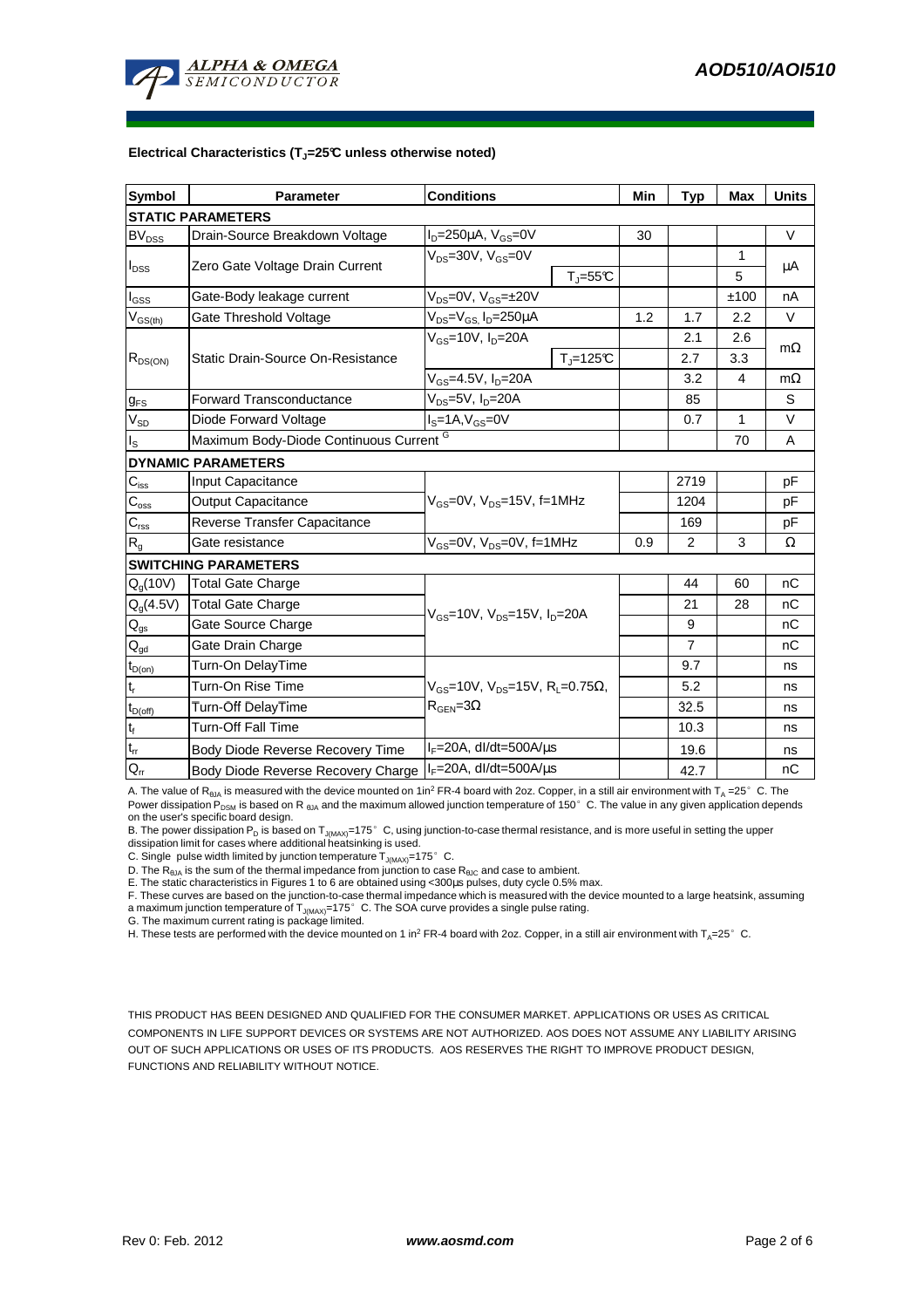

## **TYPICAL ELECTRICAL AND THERMAL CHARACTERISTICS**

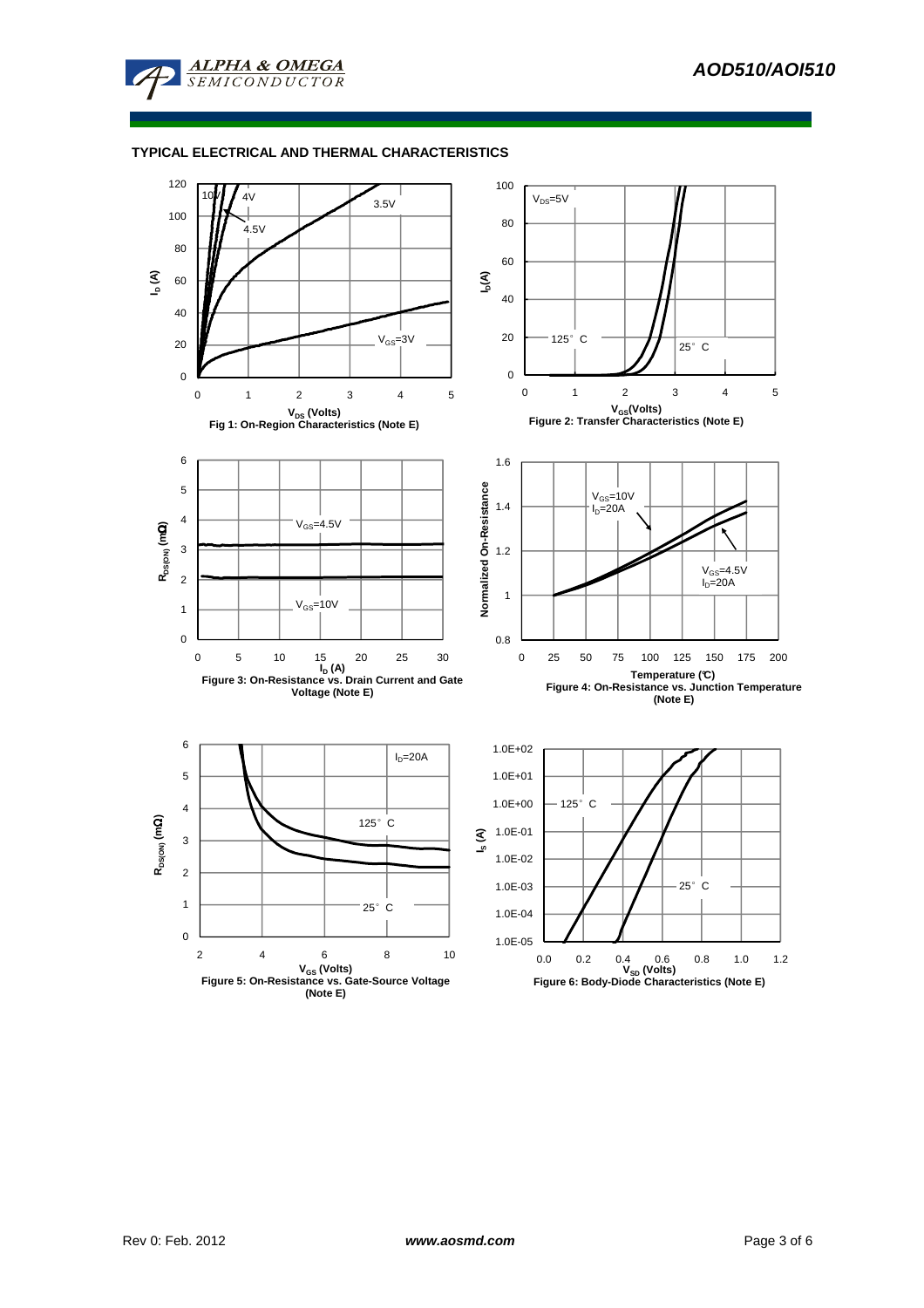

## **TYPICAL ELECTRICAL AND THERMAL CHARACTERISTICS**



**Figure 11: Normalized Maximum Transient Thermal Impedance (Note F)**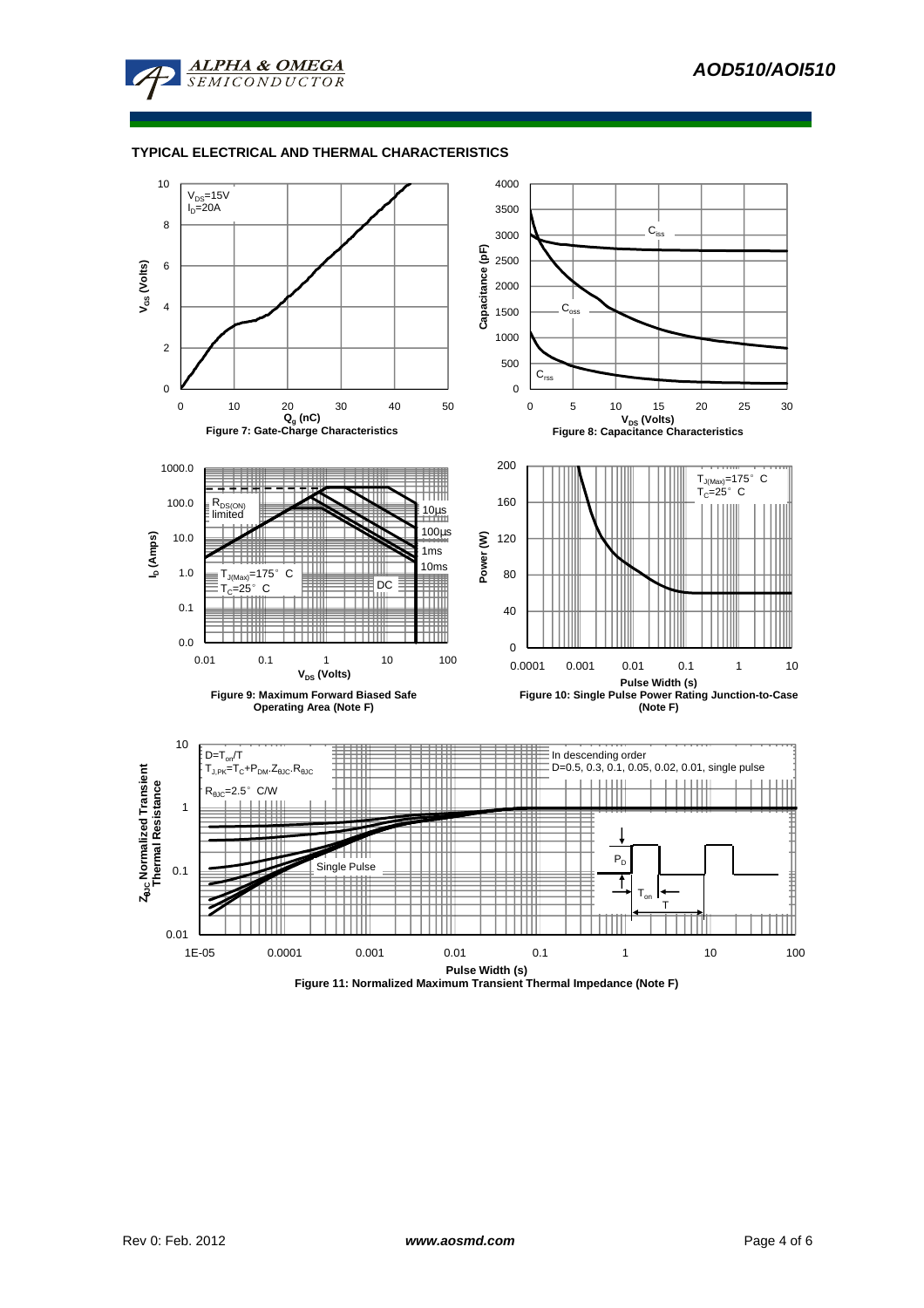

# **TYPICAL ELECTRICAL AND THERMAL CHARACTERISTICS**